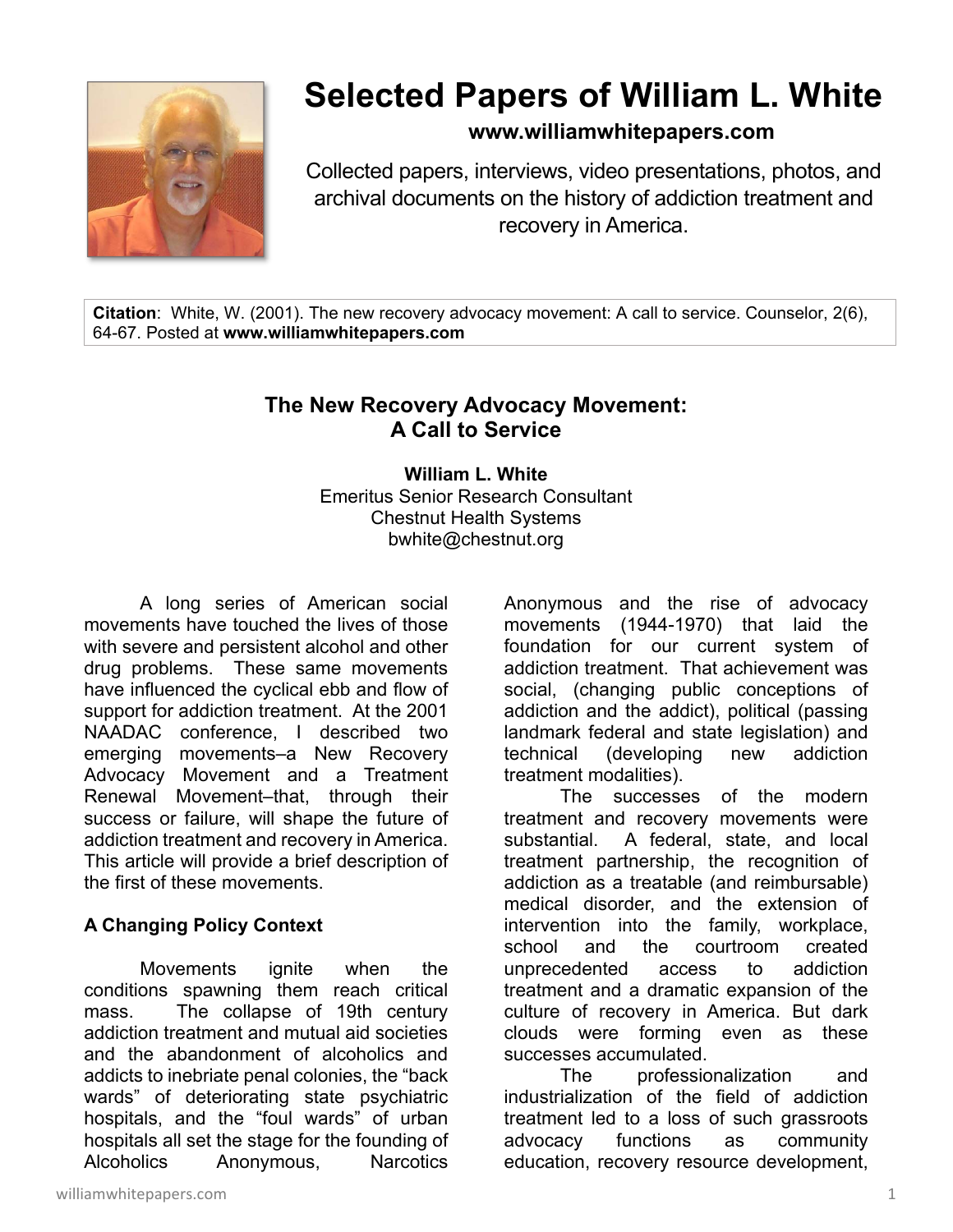and policy advocacy. These functions were displaced by paid specialists in public relations, marketing, and lobbying that promoted the institutional interests of newly defined treatment "businesses." The subsequent excesses of the treatment industry in the 1980s led to an ideological backlash that spawned a new wave of therapeutic pessimism about addiction recovery and a financial backlash that dramatically altered the treatment landscape.

 As America enters a new century, alcohol and other drug problems are again being restigmatized, demedicalized and recriminalized. Images that portrayed the humanity of addicts and their successful recovery (First Lady Betty Ford) have been replaced by images that evoke fear, ridicule and pessimism about recovery (the frenzied media coverage of Darrel Strawberry and Robert Downey, Jr.). The shift from medical to moral and criminal models of intervention into alcohol and other drug problems grew out of climate of "zero tolerance" filled with highly inflammatory and racialized drug warrior rhetoric. As the doors of hospitals closed, people addicted to alcohol and other drugs entered the criminal justice system in unprecedented numbers (1 ½ million drugrelated arrests per year in the U.S., up more than 1 million since 1980).

 America's response to alcohol and drug problems has been characterized for more than 250 years by cycles of despair and hope.

When the environment has been most hostile towards alcoholics and addicts, recovering people and their families and visionary professionals have always stepped forward to bring light into this darkness.

## **An Emerging Movement**

 More than 5,000 people participate in activities surrounding the Wiping of the Tears Walk across America–a 109 day, 3,800 mile pilgrimage from Los Angeles to Washington, D.C. The journey of a Sacred Hoop of 100 eagle feathers from community to community celebrated the vibrant spirituality,

sobriety and healing within Native communities.

 In Portland, Oregon the Recovery Association Project negotiates a multi-step action plan with local public health officials to reduce heroin overdose deaths and to respond to the epidemic of Hepatitis C among the city's drug users.

 The following is overheard in the reception line following the announcement of the latest Drug Czar's appointment: "Mr. President, my name is \_\_\_\_ and I am a person in recovery."

 At Texas Tech University, more than 100 students regularly attend a mid-week recovery celebration meeting. Many are on privately endowed scholarships whose purpose is to provide opportunities for recovering people to attend college within a milieu of supportive of their recovery. As a group, the grade point average of these recovering collegians surpasses that of the general student body by a full grade point.

 The Connecticut Community of Addiction Recovery provides a wide variety of support services designed to help people make the transition from addiction treatment to stable, long-term recovery.

 The National Alliance for Methadone Advocates pushes an education and advocacy agenda designed to alter the public and professional stigma surrounding medication-supported recovery from narcotic addiction.

 In communities across the country, young men in recovery from addiction, wearing T-shirts that read "Amends in Action," meet Saturday mornings to clean up neighborhood parks, replace graffiti with uplifting art, and talk with neighborhood youngsters. They consider this voluntary service a way to make restitution for the wounds they afflicted on their communities when they were addicted.

 Two mothers, each having lost a child to a heroin overdose death, wage an unceasing battle to educate others about addiction and the need for enhanced recovery support services.

 Two counselors, tired of seeing the fragile recoveries of their clients devoured within drug-saturated social environments,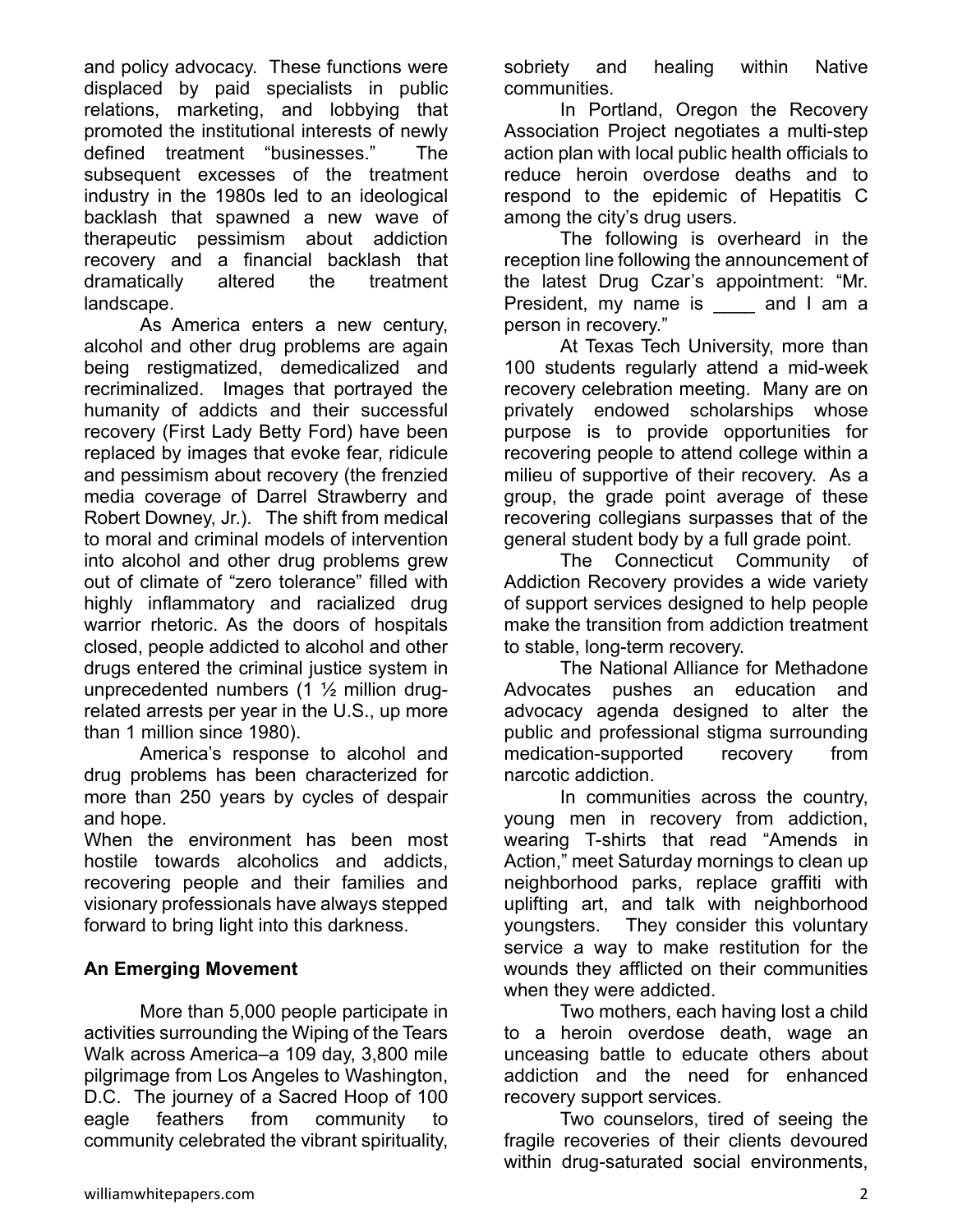organize on their own time a network of local recovery homes for people needing sober housing.

 In Minneapolis, the Alliance Project brings recovery activists together from all over the country to organize a media campaign to counter the stigma associated with addiction.

 In Chicago, recovering people meet with addiction researchers to explore how research can become more recoveryfocused in the questions it seeks to answer.

 These local stories are part of a larger story: recovering people and their families and "friends of recovery" across the United States joining together to achieve goals that transcend their mutual support needs. Across the country, these new advocates are standing before public officials telling their stories and advocating for the needs of those struggling to achieve stable recovery. Across the country, they are seeking to push the pendulum of public attitudes and to organize new services that will widen the doorway of entry into recovery.

 The structure of this emerging movement is somewhat amorphous. There is no single national point of direction for this movement, no national spokesperson, nor any single point of financial support. It is a "movement" only in the shared values, themes and action agendas of these local grassroots organizations, the beginning recognition of each other's existence, and a growing synergy between the members of these local groups.

The movement is emerging from many of the more than 90 local NCADD affiliates who are recommitting themselves to their historical public education and policy advocacy mission. The movement has been energized by the Center for Substance Abuse Treatment's Recovery Community Support Program local grantees. The movement embraces many religious leaders, particularly those in African American communities, who have launched successful addiction recovery ministries. The movement is reflected in the growing "wellbriety" movement in Indian Country. The movement is also fueled by survivors,

who after having had family members struck down by or saved from the devastation of addiction, are turning their pain or gratitude into social action. It remains to be seen what form this movement will take as these local groups move toward a national identity and structure.

 The core values of these organizations currently reflect a recognition of: 1) the primacy of personal recovery as a platform for political advocacy, 2) the need for authentic, grassroots representation and leadership, 3) the importance of developing local and national leadership, and 4) the value of cultural diversity, to include representation of the varieties of addiction and recovery experience. There is, perhaps more than anything else, a sense that attitudes and policies toward addiction and recovery will change only when local faces of addiction and recovery are brought into the consciousness of American citizens, professional helpers, and policy makers.

 The goals of these new and renewed recovery advocacy organizations include:

- portraying alcoholism and addictions as problems for which there are viable and varied recovery solutions,
- providing living role models that illustrate the diversity of those recovery solutions,
- countering any public attempt to dehumanize, objectify and demonize those with AOD problems,
- enhancing the variety, availability, and quality of local/regional treatment and recovery support services, and
- removing environmental barriers to recovery, including the promotion of laws and social policies that reduce AOD problems and support recovery for those afflicted with AOD problems.

## **Core Ideas and Strategies**

 The central idea of the new recovery advocacy movement is not that "addiction is a disease" or that "treatment works" but that addiction recovery is a living reality for hundreds of thousands of individuals, families, and communities. To those who offer a pessimistic or a "one way" view of recovery, this new advocacy movement is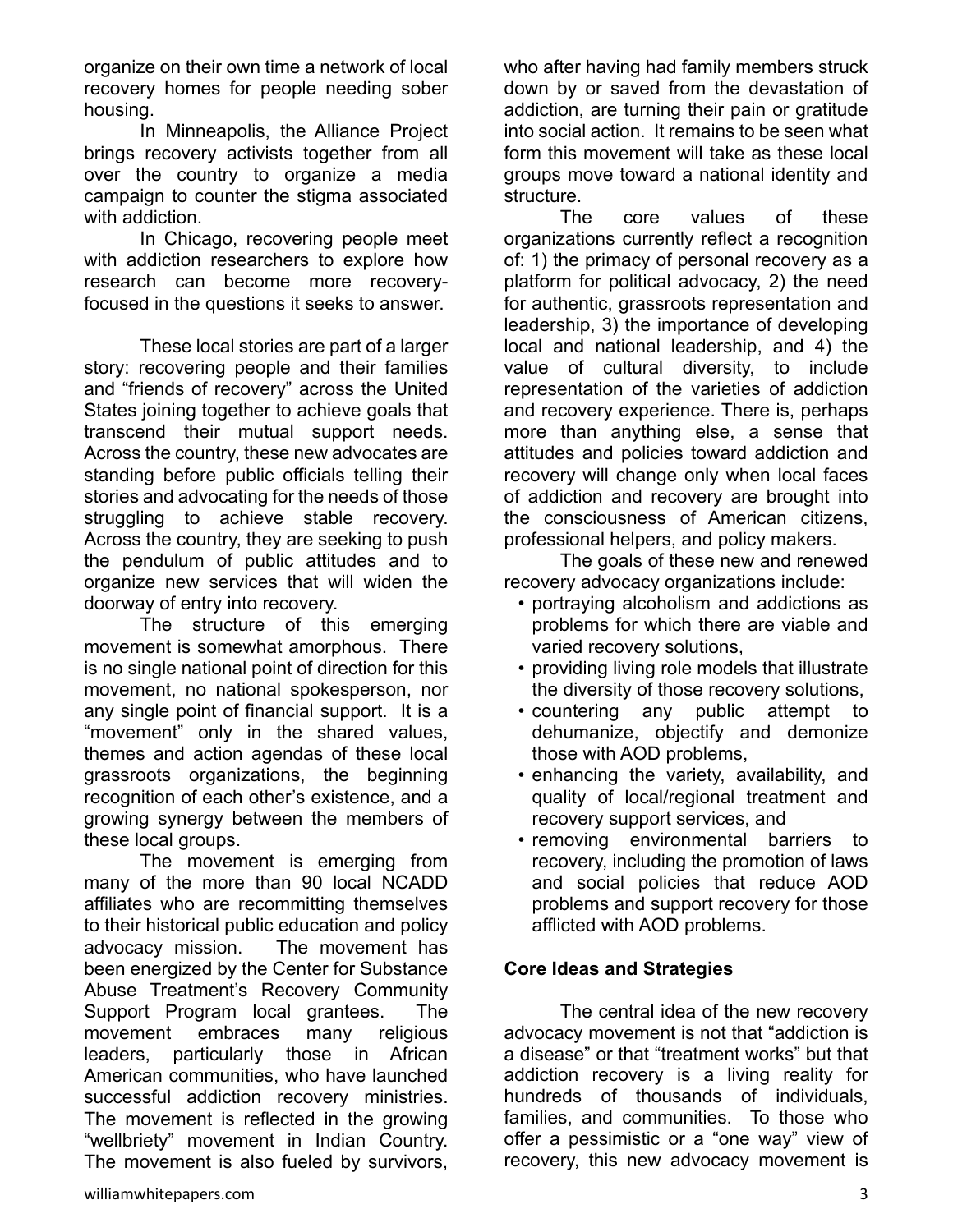declaring that there are many pathways to recovery. To the NIMBY response to proposals for new recovery homes, this movement offers a reminder that recovery flourishes in supportive communities. response to the increasingly coercive nature of addiction treatment, this movement is reminding us all that ultimately, recovery is a voluntary process. The new recovery advocacy movement is offering living proof that recovery gives back what addiction has taken from individuals, families and communities and that recovering and recovered people are part of the solution (to alcohol and other drug problems). The New Recovery Advocacy Movement is taking a community's historical deficits and turning them into assets through the vehicles of social action and community service.

 These ideas come to life through eight strategies that make up the action agenda of most recovery advocacy organizations.

*Recovery Organization*: developing leadership within communities of recovery so that these groups can declare their existence, express their collective voice, and offer a venue for community service.

 *Recovery* Representation: assuring that the voices of recovering people and their families are included in all venues that address severe and persistent alcohol and other drug problems.

*Recovery Needs Assessment*: identifying obstacles to recovery, evaluating existing service structures, and prioritizing needed recovery support services.

*Recovery Educa*tion: educating lay and professional audiences on the varieties, stages and styles of addiction recovery.

*Resource Develo*pment: cultivating volunteerism within the recovery community and expanding philanthropic and public support for recovery support resources.

*Policy Advocacy*: championing (through negotiation and social action)

*Recovery Celebration*: enhancing the identity and cohesion of local recovery communities, making recovery visible within the larger community, and putting faces and voices on recovery via major media outlets).

 *Recovery Research*: supporting research that can illuminate the strategies, structures and processes associated with long term recovery.

### **Implications for Addiction Treatment**

 If the New Recovery Advocacy Movement sustains its momentum, it will exert many influences on the nature of addiction treatment. It is that very potential that has long made grassroots advocacy movements vulnerable for colonization by the treatment industry. As treatment professionals, we must find ways to support this New Recovery Advocacy Movement without suffocating it. This Movement can succeed only if it sustains its autonomy from the institutional interests that will seek to control it.

 While providing a potentially powerful advocate for treatment funding, the New Recovery Advocacy Movement will hold treatment programs to an unprecedented level of accountability in terms of responsiveness and effectiveness. This new movement is calling upon treatment institutions to:

- develop and expand low threshold programs of service engagement,
- identify practices and procedures that inadvertently serve as barriers to treatment initiation and completion,
- move the locus of treatment activity from the institution to the natural environment of those seeking service,
- extend recovery support services beyond the period of acute treatment, and
- expand the service menu to reach a broader spectrum of those experiencing alcohol and other drug problems.